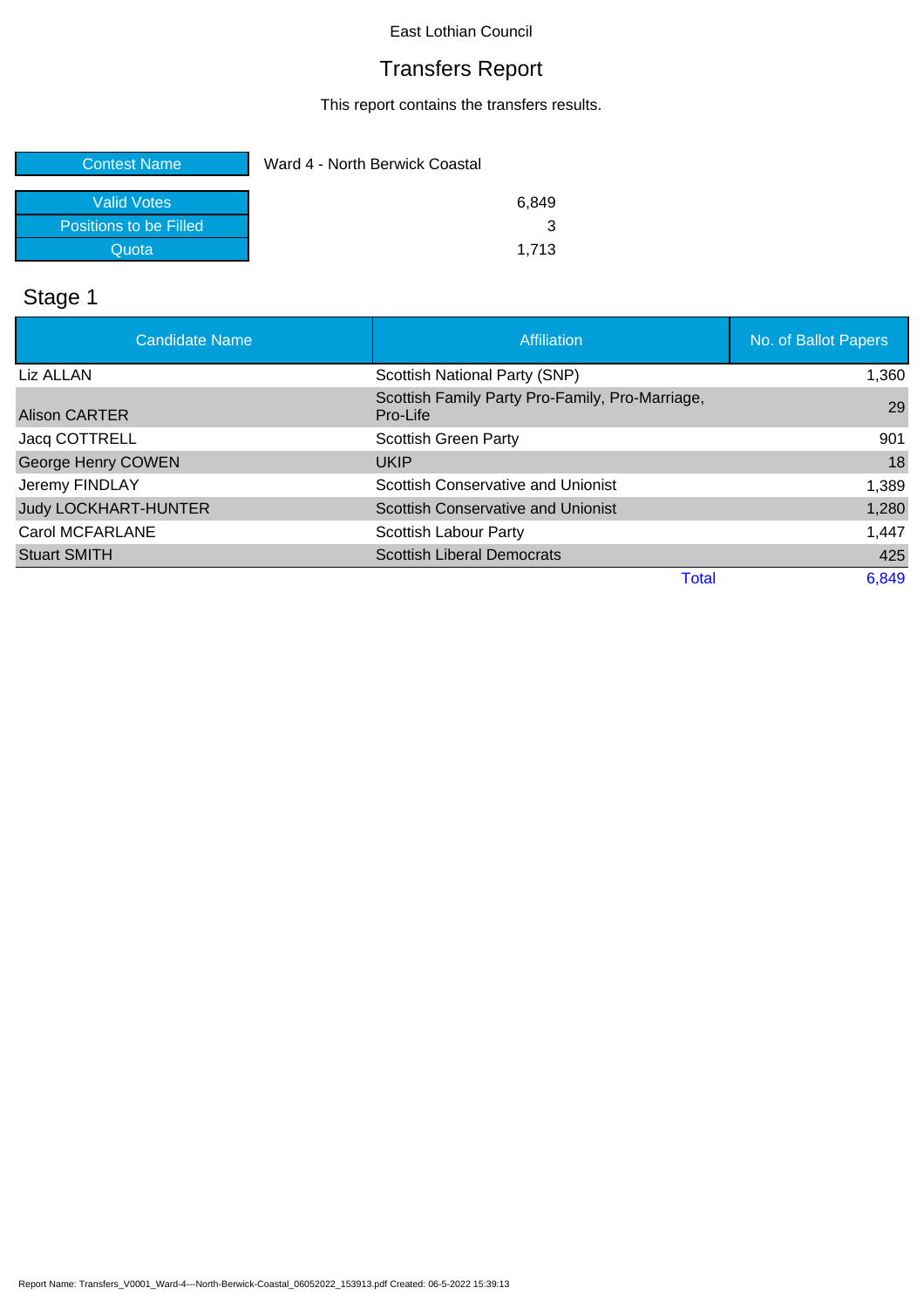## Transfers Report

This report contains the transfers results.

# Stage 2 - Exclusion of George Henry COWEN 18.00000

| Action                             | No. of Ballot<br>Papers | <b>Transfer Value</b> | <b>Votes Transferred</b> |
|------------------------------------|-------------------------|-----------------------|--------------------------|
| Transfer to Liz ALLAN              |                         | 1.00000               | 1.00000                  |
| <b>Transfer to Alison CARTER</b>   | 4                       | 1.00000               | 4.00000                  |
| Transfer to Jacq COTTRELL          | $\overline{2}$          | 1.00000               | 2.00000                  |
| Transfer to Jeremy FINDLAY         |                         | 1.00000               | 1.00000                  |
| Transfer to Judy LOCKHART-HUNTER   | 2                       | 1.00000               | 2.00000                  |
| <b>Transfer to Carol MCFARLANE</b> | 2                       | 1.00000               | 2.00000                  |
|                                    |                         |                       |                          |
| No further preference              | 6                       | 1.00000               | 6.00000                  |
| Not transferred due to rounding    |                         |                       | 0.00000                  |
|                                    | Total                   |                       | 18.00000                 |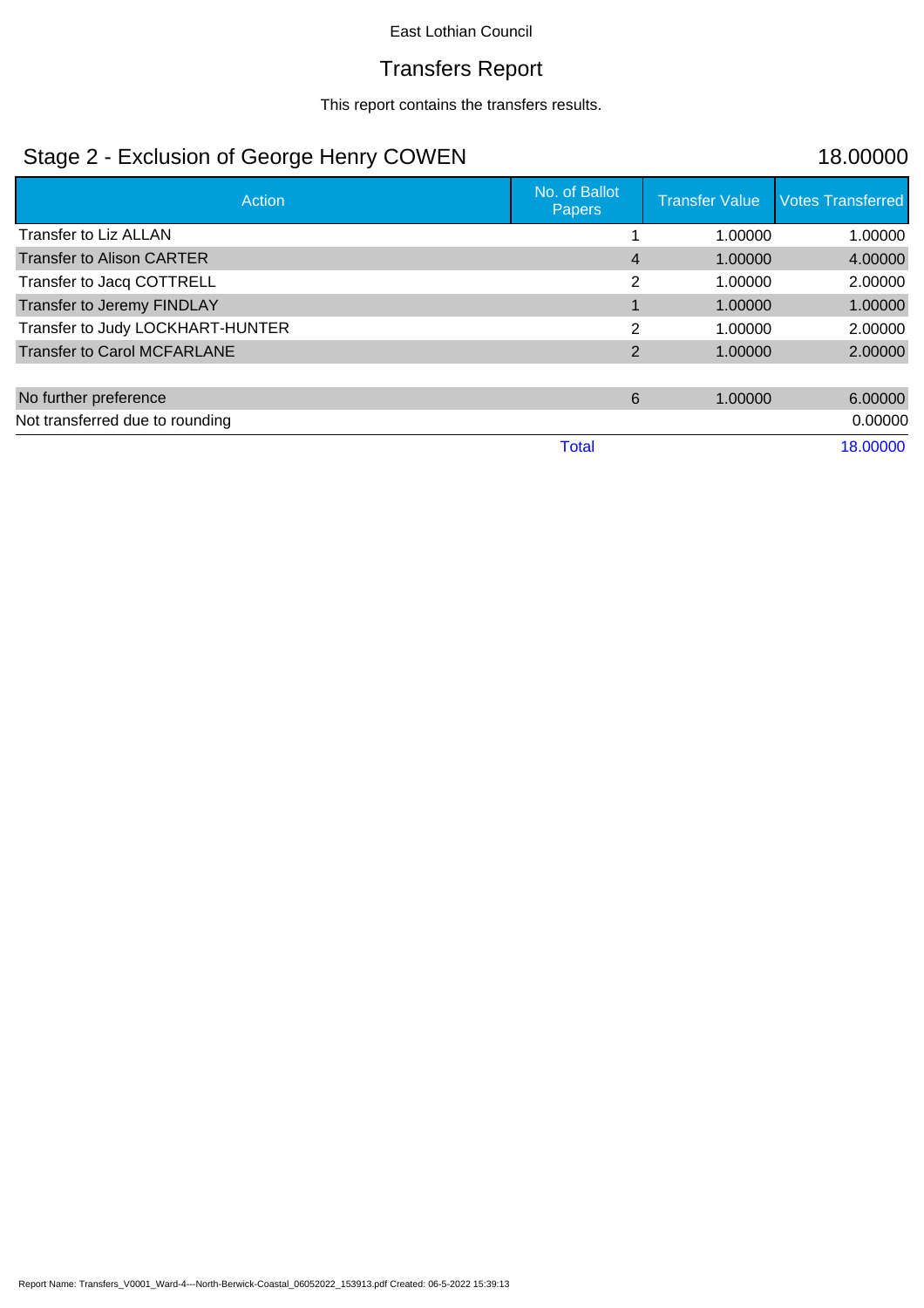# Transfers Report

This report contains the transfers results.

# Stage 3 - Exclusion of Alison CARTER 33.00000

| Action                             | No. of Ballot<br>Papers | <b>Transfer Value</b> | <b>Votes Transferred</b> |
|------------------------------------|-------------------------|-----------------------|--------------------------|
| <b>Transfer to Liz ALLAN</b>       | $\overline{2}$          | 1.00000               | 2.00000                  |
| Transfer to Jacq COTTRELL          |                         | 1.00000               | 7.00000                  |
| Transfer to Jeremy FINDLAY         | 5                       | 1.00000               | 5.00000                  |
| Transfer to Judy LOCKHART-HUNTER   | 6                       | 1.00000               | 6.00000                  |
| <b>Transfer to Carol MCFARLANE</b> | 3                       | 1.00000               | 3.00000                  |
| <b>Transfer to Stuart SMITH</b>    | 4                       | 1.00000               | 4.00000                  |
|                                    |                         |                       |                          |
| No further preference              | 6                       | 1.00000               | 6.00000                  |
| Not transferred due to rounding    |                         |                       | 0.00000                  |
|                                    | Total                   |                       | 33.00000                 |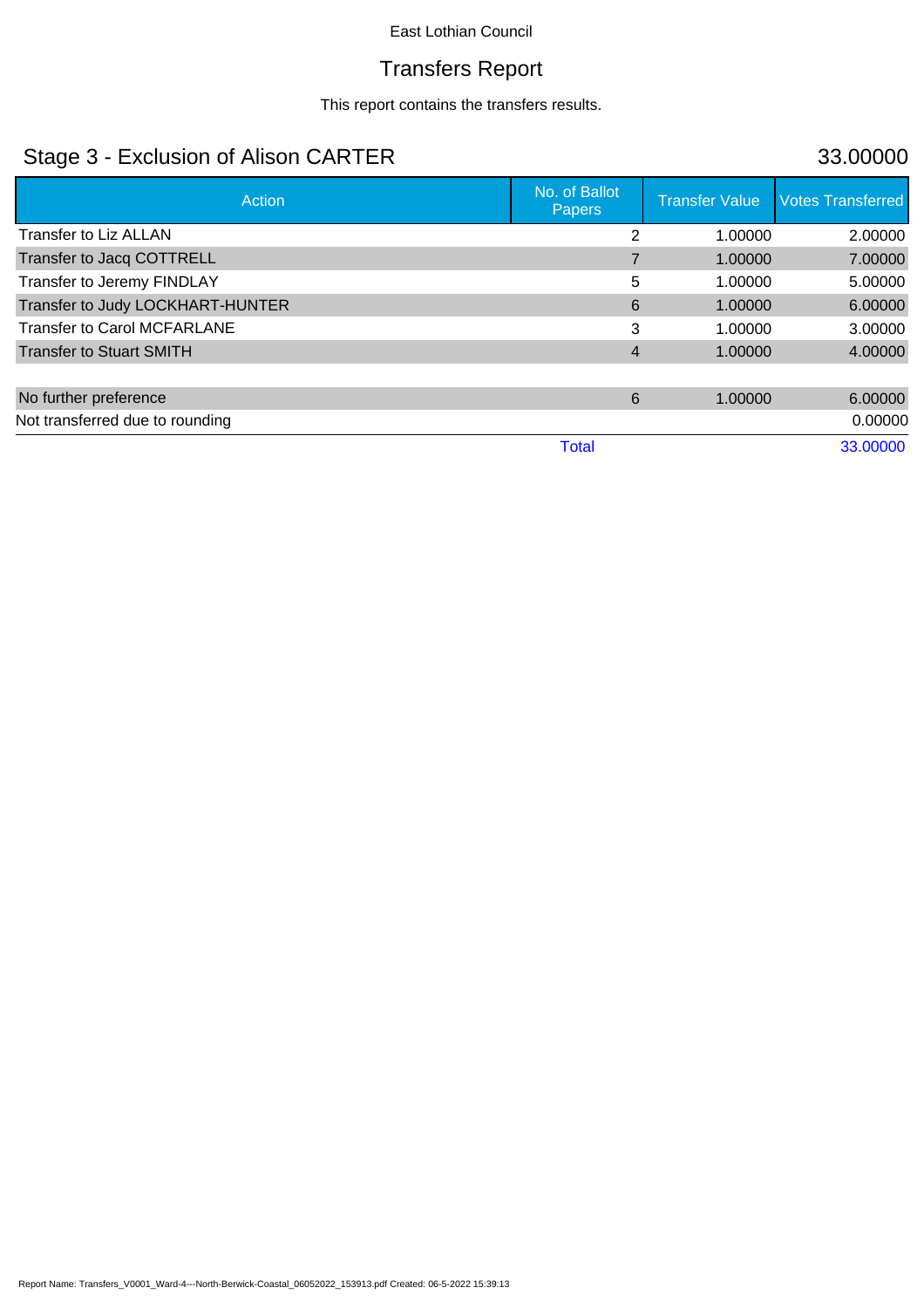# Transfers Report

This report contains the transfers results.

# Stage 4 - Exclusion of Stuart SMITH 429.00000

| Action                             | No. of Ballot<br><b>Papers</b> | <b>Transfer Value</b> | <b>Votes Transferred</b> |
|------------------------------------|--------------------------------|-----------------------|--------------------------|
| Transfer to Liz ALLAN              | 20                             | 1.00000               | 20.00000                 |
| Transfer to Jacq COTTRELL          | 96                             | 1.00000               | 96.00000                 |
| Transfer to Jeremy FINDLAY         | 36                             | 1.00000               | 36.00000                 |
| Transfer to Judy LOCKHART-HUNTER   | 50                             | 1.00000               | 50.00000                 |
| <b>Transfer to Carol MCFARLANE</b> | 168                            | 1.00000               | 168.00000                |
|                                    |                                |                       |                          |
| No further preference              | 59                             | 1.00000               | 59.00000                 |
| Not transferred due to rounding    |                                |                       | 0.00000                  |
|                                    | <b>Total</b>                   |                       | 429.00000                |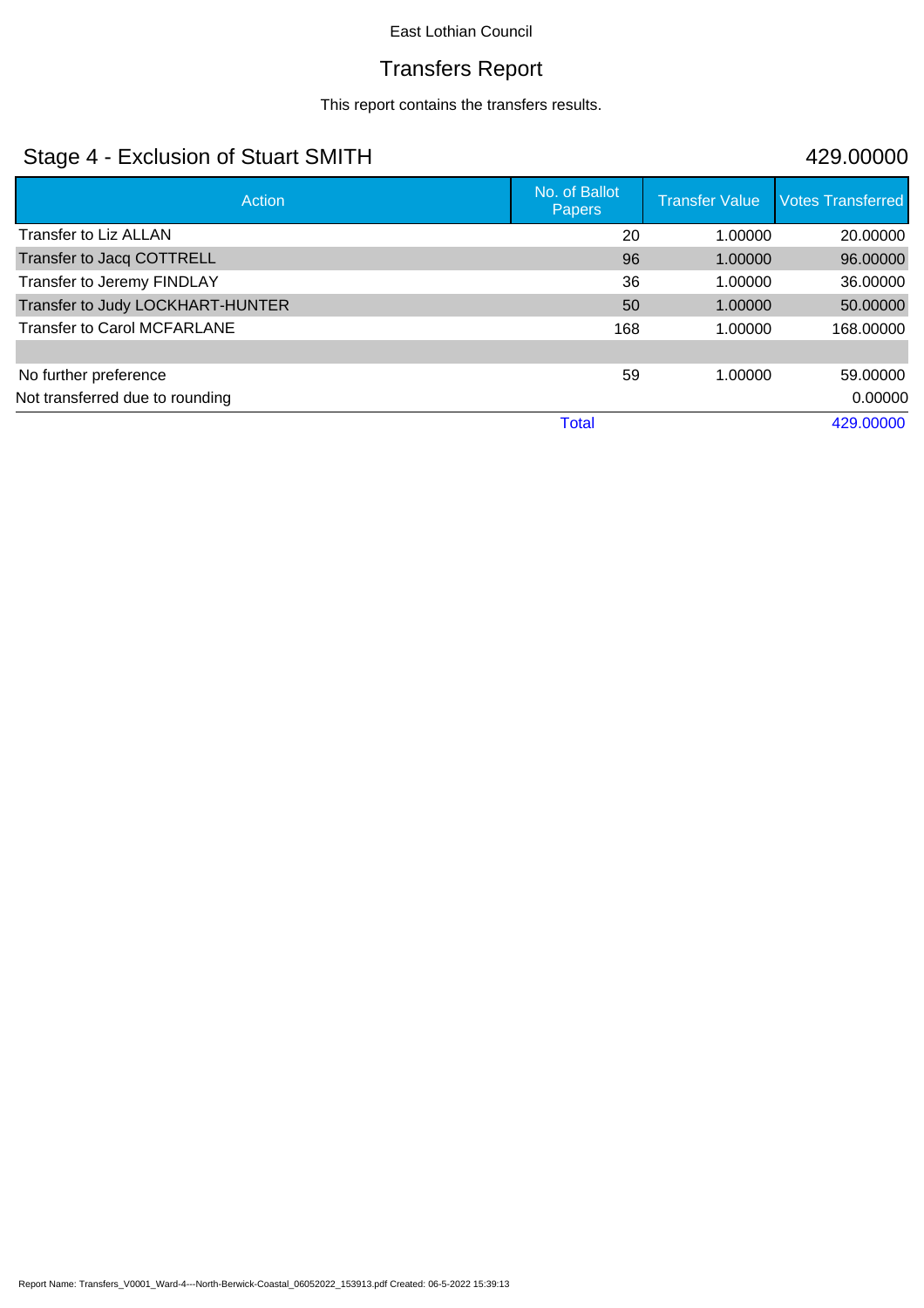## Transfers Report

This report contains the transfers results.

# Stage 5 - Exclusion of Jacq COTTRELL 1,006.00000

| <b>Action</b>                      | No. of Ballot<br><b>Papers</b> | <b>Transfer Value</b> | <b>Votes Transferred</b> |
|------------------------------------|--------------------------------|-----------------------|--------------------------|
| Transfer to Liz ALLAN              | 432                            | 1.00000               | 432.00000                |
| Transfer to Jeremy FINDLAY         | 37                             | 1.00000               | 37.00000                 |
| Transfer to Judy LOCKHART-HUNTER   | 35                             | 1.00000               | 35.00000                 |
| <b>Transfer to Carol MCFARLANE</b> | 351                            | 1.00000               | 351.00000                |
|                                    |                                |                       |                          |
| No further preference              | 151                            | 1.00000               | 151.00000                |
| Not transferred due to rounding    |                                |                       | 0.00000                  |
|                                    | Total                          |                       | 1,006.00000              |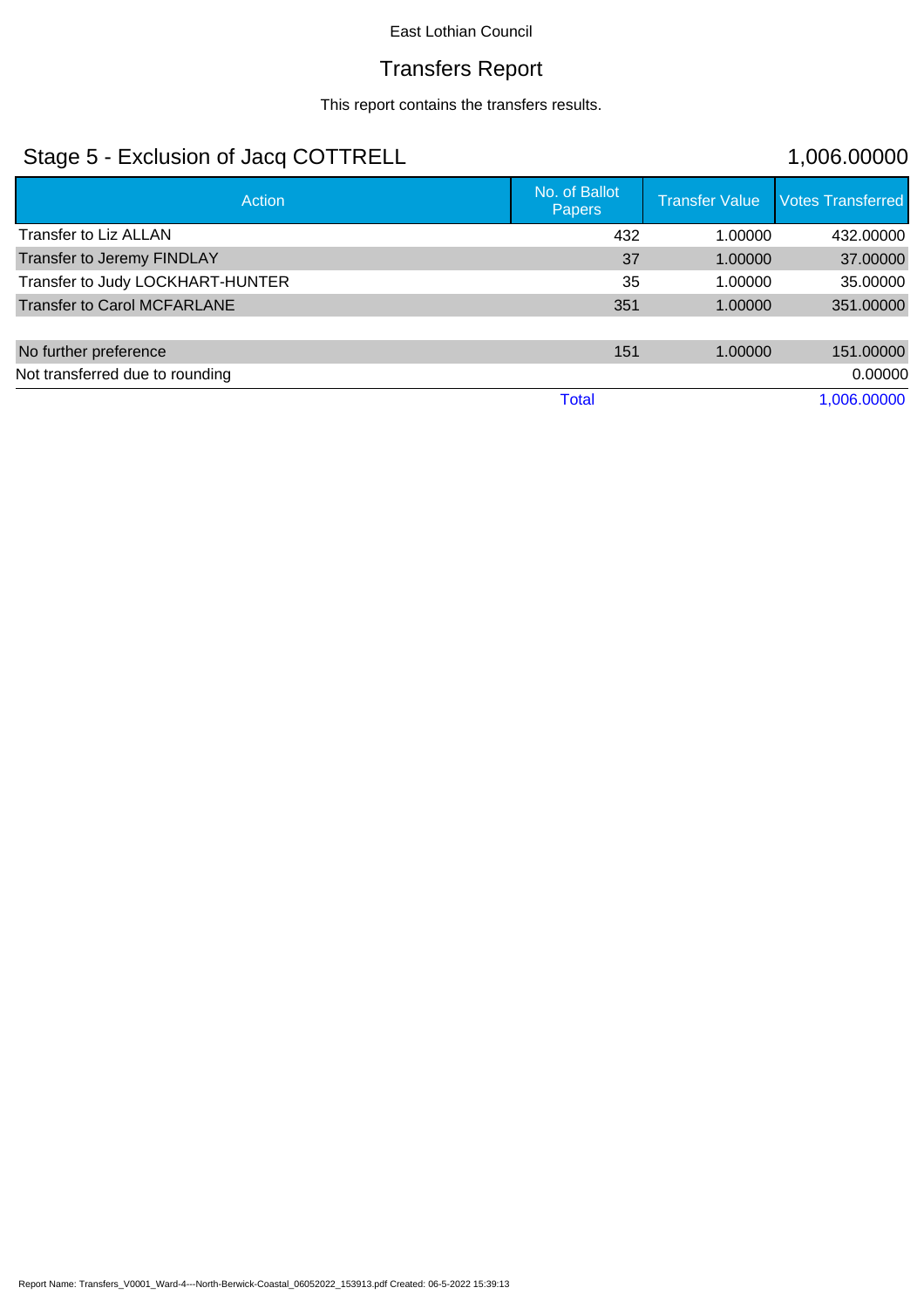# Transfers Report

This report contains the transfers results.

# Stage 6 - Surplus of Carol MCFARLANE 258.00000

| Action                           | No. of Ballot<br><b>Papers</b> | Transfer Value | Votes Transferred |
|----------------------------------|--------------------------------|----------------|-------------------|
| Transfer to Jeremy FINDLAY       | 328                            | 0.13089        | 42.93192          |
| Transfer to Judy LOCKHART-HUNTER | 285                            | 0.13089        | 37.30365          |
| No further preference            | 1,358                          | 0.13089        | 177.74862         |
| Not transferred due to rounding  |                                |                | 0.01581           |
|                                  | Total                          |                | 258.00000         |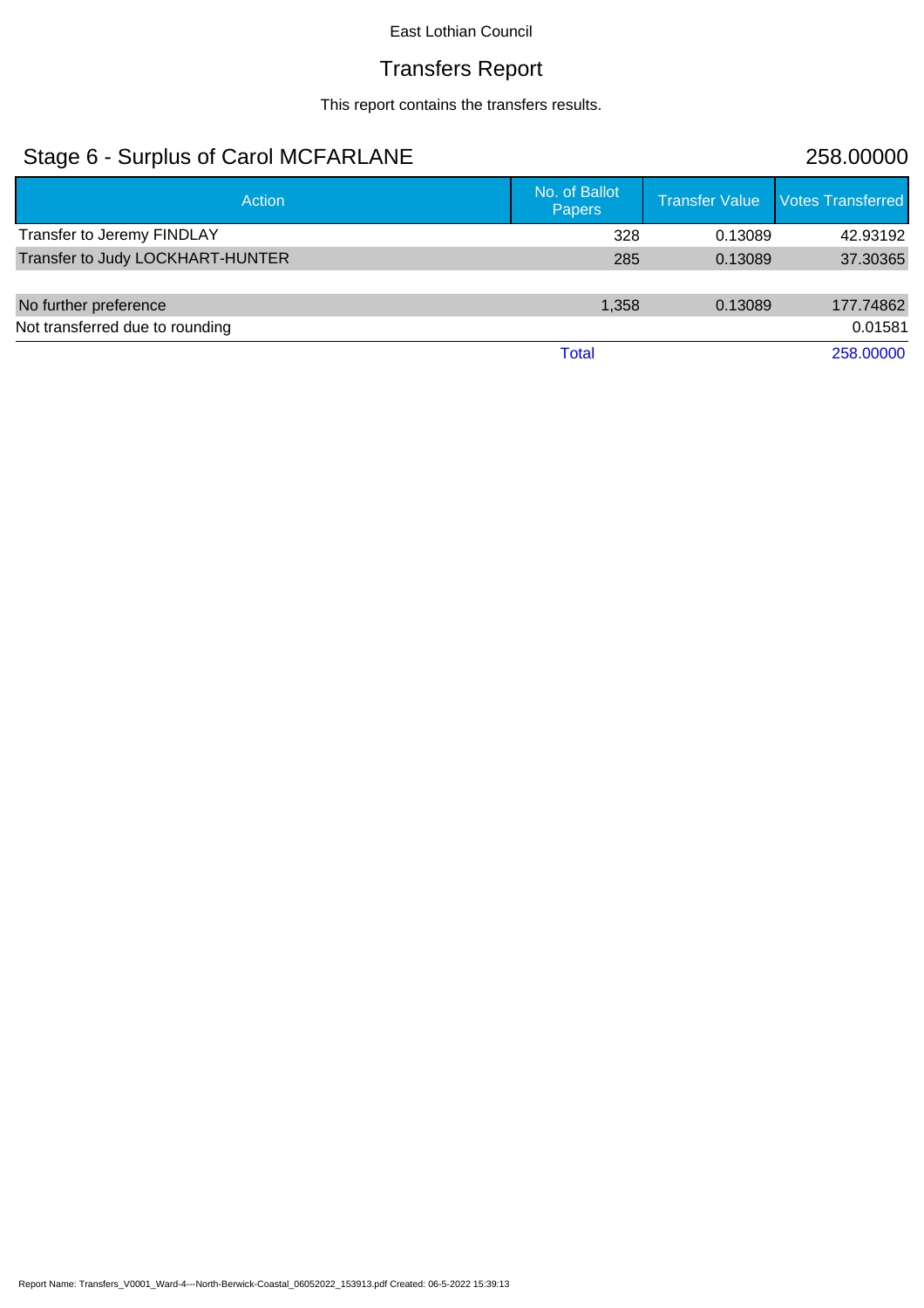# Transfers Report

This report contains the transfers results.

| Stage 7 - Surplus of Liz ALLAN   |                                |                       | 102.00000                |
|----------------------------------|--------------------------------|-----------------------|--------------------------|
| Action                           | No. of Ballot<br><b>Papers</b> | <b>Transfer Value</b> | <b>Votes Transferred</b> |
| Transfer to Jeremy FINDLAY       | 193                            | 0.05619               | 10.84467                 |
| Transfer to Judy LOCKHART-HUNTER | 137                            | 0.05619               | 7.69803                  |
|                                  |                                |                       |                          |
| No further preference            | 1,485                          | 0.05619               | 83.44215                 |
| Not transferred due to rounding  |                                |                       | 0.01515                  |
|                                  | <b>Total</b>                   |                       | 102.00000                |